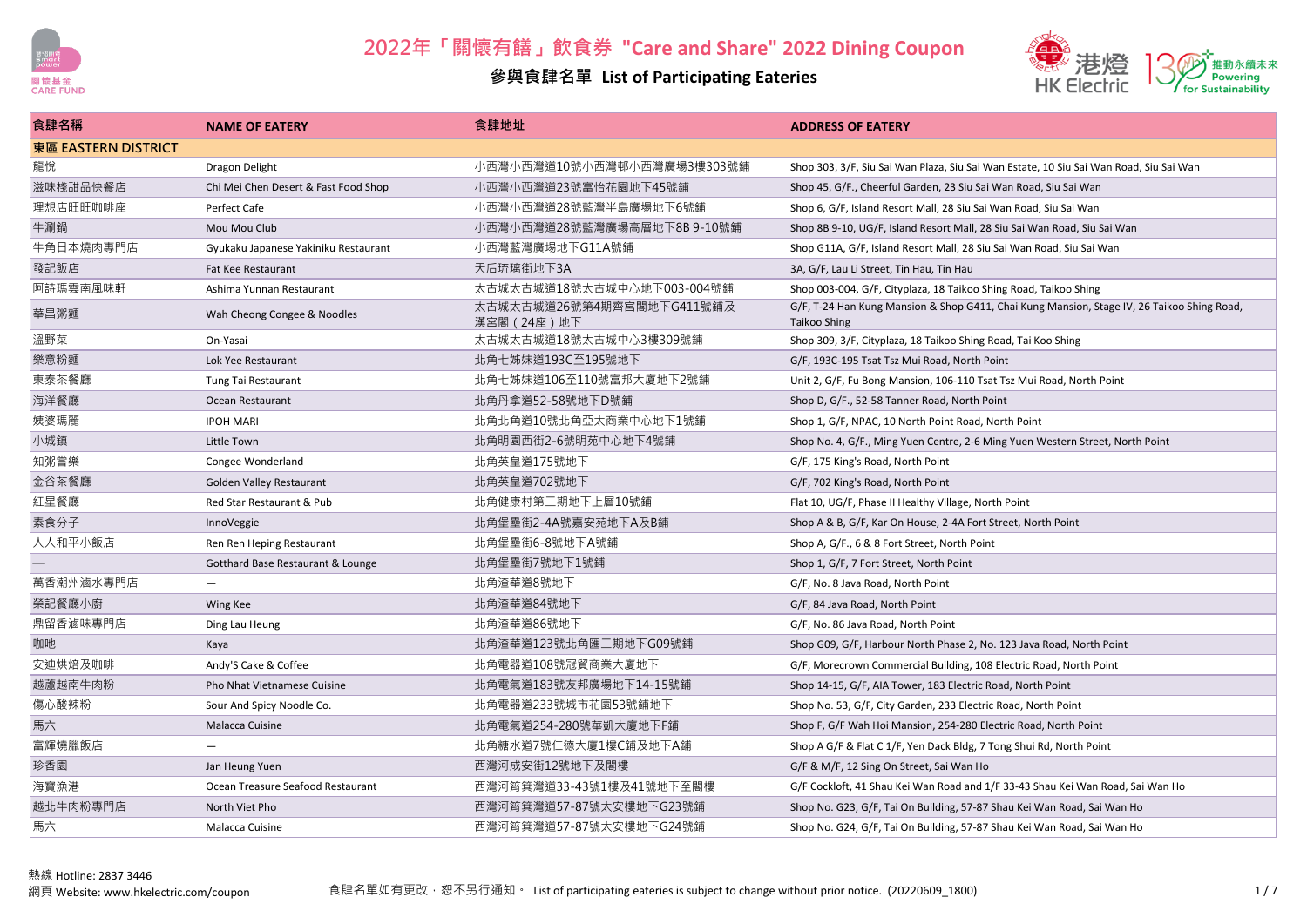



| 食肆名稱        | <b>NAME OF EATERY</b>                | 食肆地址                                          | <b>ADDRESS OF EATERY</b>                                                                                         |
|-------------|--------------------------------------|-----------------------------------------------|------------------------------------------------------------------------------------------------------------------|
| 九州鯛魚        |                                      | 西灣河筲箕灣道57-87號太安樓地下G25號鋪                       | Shop G25, G/F, Tai On Building, 57-87 Shau Kei Wan Road, Sai Wan Ho                                              |
| 尚品百好冰室      | <b>Wonderful Cafe</b>                | 西灣河筲箕灣道160號地鋪                                 | G/F, 160 Shau Kei Wan Road, Sai Wan Ho                                                                           |
| 二記飯店        | Mark 2 Express                       | 西灣河筲箕灣道太安樓地下A13號鋪                             | Flat A13, G/F, Tai On Building, Shau Kei Wan Road, Sai Wan Ho                                                    |
| 鍾意 (小西灣) 麵包 | Likey (Siu Sai Wan) Bakery           | 柴灣小西灣富欣花園地下52號鋪                               | Shop 52, G/F, Harmony Garden, Siu Sai Wan, Chai Wan                                                              |
| 利苑粉麵        | Lee Garden                           | 柴灣小西灣富欣花園地下73號鋪                               | Shop No. 73 G/F, Harmony Garden, Siu Sai Wan, Chai Wan                                                           |
| 祥記小菜        |                                      | 柴灣小西灣富景商場地下33、34、40號                          | Shop 33, 34, 40, G/F, Fullview Garden Shopping Centre                                                            |
| 華達台灣小食      | Wah Tat Taiwan Snack                 | 柴灣小西灣道23號富怡花園地下40號鋪                           | Shop No. 40, G/F, Cheerful Garden, 23 Siu Sai Wan Road, Chai Wan                                                 |
| 龍鳳店         |                                      | 柴灣杏花邨杏花新城G34及G36號鋪                            | Shop G34 & G36, Paradise Mall, Heng Fa Chuen, Chai Wan                                                           |
| 開心小廚坊       | Happy Kitchen                        | 柴灣怡順街1-3號宏德居德福樓A座地下8號鋪                        | Shop 8, G/F, Block A, Tak Fook House, Walton Estate, 1-3 Yee Shun Street, Chai Wan                               |
| 龍悅          | Dragon Delight                       | 柴灣柴灣道233號新翠商場4樓1A, 6A, 7A, 8A, 28,<br>53及68號鋪 | Shop 1A, 6A, 7A, 8A, 28, 53 & 68 of Level 4 of The Podium of New Jade Garden, No. 233 Chai Wan<br>Road, Chai Wan |
| 薯仔屋電影餐廳     | <b>Small Potato Movieland</b>        | 柴灣柴灣道333號永利中心地下J鋪B1及B2部分                      | G/F, Portion B1 & B2 of Shop J, Winner Centre, 333 Chai Wan Road, Chai Wan                                       |
| 金樂軒         |                                      | 柴灣柴灣道350號樂軒台地下215-216號鋪                       | Shop No. 215-216, G/F, Lok Hin Terrace, 350 Chai Wan Road, Chai Wan                                              |
| 尚品餐廳        | Sino Kitchen                         | 柴灣泰民街16號康翠台商場5樓1B, 2A及2B鋪                     | Shop 1B, 2A & 2B, 5/F, Greenwood Terrace Comm. Complex, 16 Tai Man Street, Chai Wan                              |
| 德興燒味小廚      | Tak Hing Roast Kitchen               | 柴灣華廈邨華欣樓4號鋪                                   | Shop No. 04. Wah Yan House. Wah Ha Estate. Chai Wan                                                              |
| 大方燒腊        | Tai Fong Roasted Meat                | 柴灣道345號金源洋樓地下B號鋪                              | Shop B, G/F, Goldmine Building, 345 Chai Wan Road                                                                |
| 越北牛肉粉馬六     | North Viet Pho Malacca Cuisine       | 柴灣環翠道11號興華(一)邨興華商場1樓114號鋪                     | Shop No. 114, 1/F, Hing Wah Plaza, Hing Wah (1) Estate, 11 Wan Tsui Road, Chai Wan                               |
| 彩逸漁港        | Yat Seafood Restaurant               | 柴灣環翠道興華廣場104號鋪                                | Shop 104, Hing Wah Shopping Centre, Wan Tsui Road, Chai Wan                                                      |
| 新釗記冰室       | Sun Chiu Kee Cafe                    | 筲箕灣金華街10-12號地下                                | G/F, 10-12 Kam Wah Street, Shau Kei Wan                                                                          |
| 好運燒臘飯店      | Ho Win Roasted Meat Restaurant       | 筲箕灣金華街21號地下                                   | G/F, 21 Kam Wa Street, Shau Kei Wan                                                                              |
| 合發海鮮食家      | Hop Fat Seafood Restaurant           | 筲箕灣金華街24號金華閣地下                                | G/F, Kam Wa Court, 24 Kam Wa Street, Shau Kei Wan                                                                |
|             | The Little Bakery                    | 筲箕灣南安街1-7號嘉裕大廈地下A部分A6號鋪                       | Shop A6, G/F, Portion A, Ka Yue Building, No. 1-7, Nam On Street, Shau Kei Wan                                   |
| 陽光          | $\overline{\phantom{m}}$             | 筲箕灣望隆街13號地下                                   | G/F, 13 Mong Lung Street, Shau Kei Wan                                                                           |
| 貝萊食館        | <b>Gold Shell Restaurant</b>         | 筲箕灣筲箕灣東大街2號麗東海景豪苑Ⅰ期地下5號鋪                      | Shop 5, G/F, Newton Harbour View, Tower I, 2 Shau Kei Wan Main Street East, Shau Kei Wan                         |
| 北方餃子源       | Northern Dumpling Yuan               | 筲箕灣筲箕灣東大街42號A地下                               | Shop A, G/F, 42 Shau Kei Wan Main Street East, Shau Kei Wan                                                      |
| 東南冰室        | A & J Catering Group Limited         | 筲箕灣筲箕灣東大街51號東灣閣地下A2鋪                          | Shop A2, G/F, The Eastborne, 51 Shau Kei Wan Main Street East, Shau Kei Wan                                      |
| 安迪烘焙坊       | Andy's                               | 筲箕灣筲箕灣東大街59-99號東威大廈地下6A- 2號鋪                  | Shop 6A-2, G/F, Eastway Towers, 59-99 Shau Kei Wan Main Street East, Shau Kei Wan                                |
| 新榮興粥店       | Sun Wing Hing Congee Shop            | 筲箕灣筲箕灣道152號都寧大廈地下                             | G/F, Dollar Mansion, 152 Shau Kei Wan Road, Shau Kei Wan                                                         |
| 東橋餐廳        | Tung Kiu Restaurant                  | 筲箕灣筲箕灣道312至322號地下E室                           | Shop E, G/F, 312-322 Shau Kei Wan Road, Shaukeiwan                                                               |
|             | The Starred                          | 筲箕灣筲箕灣道333號樂融軒地下4號鋪                           | Shop 4, G/F, Harmony Place, 333 Shau Kei Wan Road, Shau Kei Wan                                                  |
| 龍悅          | Dragon Delight                       | 筲箕灣筲箕灣道360A天悅筲箕灣廣場LG樓10號鋪                     | Shop 10, LG/F, Smiling Shau Kei Wan Plaza, 360A Shau Kei Wan, Road, Shau Kei Wan                                 |
| 牛角日本燒肉專門店   | Gyukaku Japanese Yakiniku Restaurant | 筲箕灣筲箕灣道393號形薈1樓L1-04號鋪                        | Shop L1-04, 1/F, Lime Gala, 393 Shau Kei Wan Road, Shau Kei Wan                                                  |
| 滷水兄弟        |                                      | 鰂魚涌芬尼街2A號多寶樓地下A3號鋪                            | Shop A3, G/F, Tor Po Mansion, 2A Finnie Street, Quarry Bay                                                       |
| 一葉台灣料理店     | Formosa Autumn                       | 鰂魚涌芬尼街13號得發大廈地下B鋪                             | Shop B, G/F, Tak Fat Building, 13 Finnie Street, Quarry Bay                                                      |
| 津津茶餐廳       | Chun Chun Restaurant                 | 鰂魚涌英皇道774號C模範邨C座地下8號鋪                         | Shop No. 8, G/F, Block C, Model Housing Estate, 774C King's Road, Quarry Bay                                     |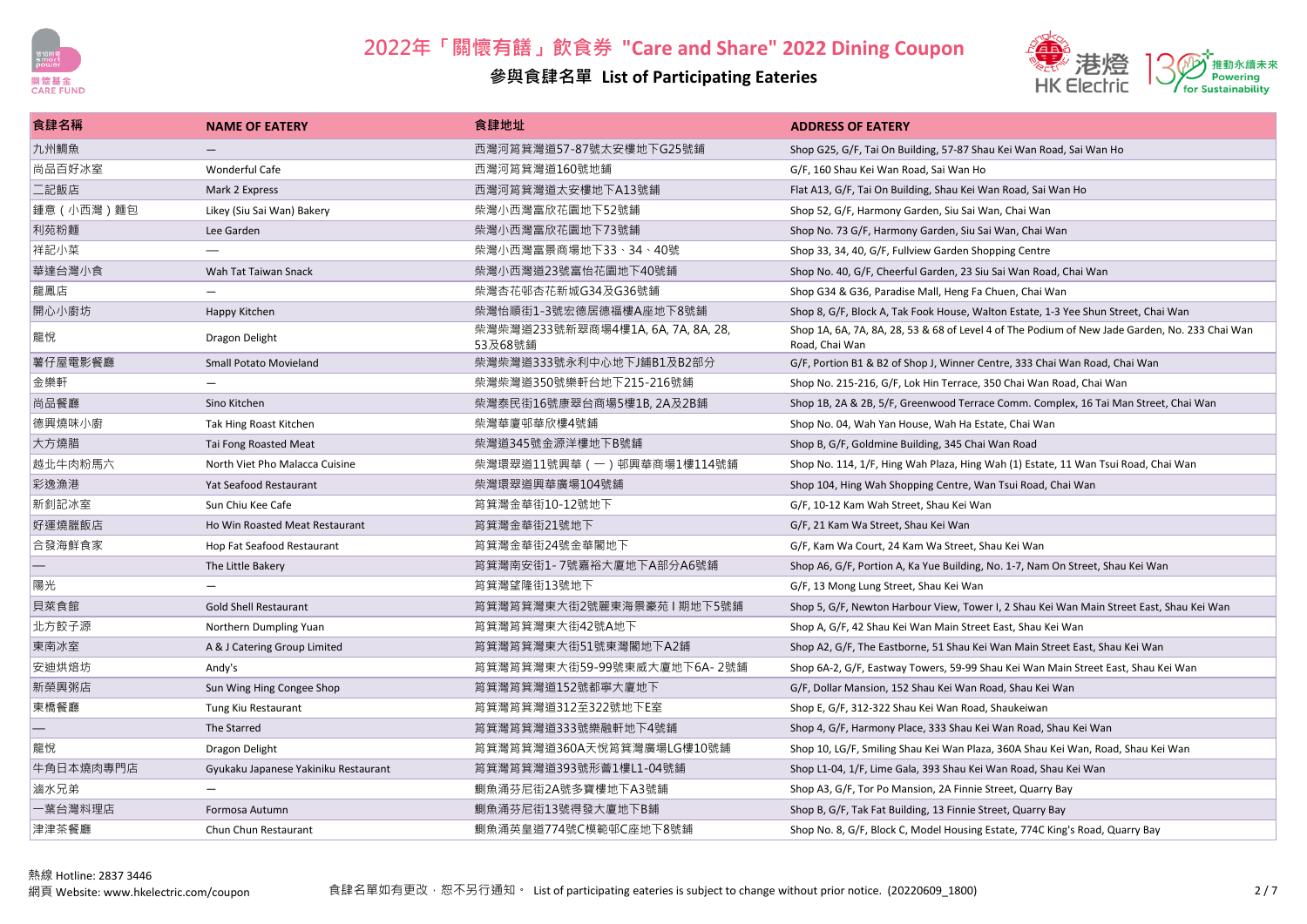

### **參與食肆名單 List of Participating Eateries**



| 食肆名稱                   | <b>NAME OF EATERY</b>                   | 食肆地址                                   | <b>ADDRESS OF EATERY</b>                                                                           |
|------------------------|-----------------------------------------|----------------------------------------|----------------------------------------------------------------------------------------------------|
| 新成業茶餐廳                 | New Shing Yip Restaurant                | 鰂魚涌英皇道981A-981F號中興大廈地下7及9號鋪            | Shop 7 & 9, G/F, Chung Hing Mansion, 981A-981F King's Road, Quarry Bay                             |
| 翡翠茶餐廳                  | Jade Restaurant                         | 鰂魚涌英皇道981號中興大廈地下2號店                    | Shop 2, G/F, Chung Hing Mansion, 981 King's Road, Quarry Bay                                       |
| 品越越式料理                 | La' Taste Vietnamese Cuisine            | 鰂魚涌康山道1號康怡廣場1樓F7-F8號鋪                  | Shop Nos. F7-F8, 1/F, Kornhill Plaza, 1 Kornhill Road, Quarry Bay                                  |
| 隨心                     | With Your Mind                          | 鰂魚涌海光街12號地下                            | G/F, 12 Hoi Kwong Street, Quarry Bay                                                               |
| 好味屋冰室                  | $\qquad \qquad -$                       | 鰂魚涌海光街13-15號海光苑地下3號鋪                   | SHOP 3, G/F, HOI KWONG COURT, 13-15 HOI KWONG STREET, QUARRY BAY                                   |
| 嘉華餐廳                   | $\overline{\phantom{0}}$                | 鰂魚涌海光街32號地下                            | G/F, 32 Hoi Kwong Street, Quarry Bay                                                               |
| 安南越式牛肉粉                | An Nam Pho                              | 鰂魚涌海堤街16號龍景大廈地下2號鋪                     | Shop 2, G/F, Dragon View House, 16 Hoi Tai Street, Quarry Bay                                      |
| 一線軒                    |                                         | 鰂魚涌海灣街4-6號嘉榮大廈地下15號鋪                   | Shop 15, G/F, Ka Wing Building, 4-6 Hoi Wan Street, Quarry Bay                                     |
| 美蘭廚房                   | Meilan'S Kitchen                        | 鰂魚涌濱海街20-22號地下                         | G/F, 20-22 Pan Hoi Street, Quarry Bay                                                              |
| 牛角日本燒肉專門店              | Gyukaku Japanese Yakiniku Restaurant    | 鰂魚涌康怡廣場2樓S37-S38號鋪                     | Shop Nos. S37-S38, 2/F, Kornhill Plaza, 1 Kornhill Road, Quarry Bay                                |
| │灣仔區 WAN CHAI DISTRICT |                                         |                                        |                                                                                                    |
| 火車頭越南餐室                | Cafe Locomotive Contemporary Vietnamese | 大坑浣紗街11號地下                             | G/F, 11 Wun Sha Street, Tai Hang                                                                   |
| 溫野菜                    | On-Yasai                                | 銅鑼灣羅素街2&4號及堅拿道東6,7,8&9號2000年廣場4樓<br>全層 | 4/F, Plaza 2000, 2 & 4 Russell Street And 6,7,8 & 9 Canal Road East, Causeway Bay, Hong Kong       |
| 喜喜冰室                   | The Match Box                           | 銅鑼灣Fashion Walk百德新街57號地下C及D鋪           | Shop C & D G/F 57 Paterson Street, Fashion Walk, Causeway Bay                                      |
| 花瀁                     | Vanda                                   | 銅鑼灣勿地臣街1號時代廣場6樓625-626號鋪               | Shop No. 625-626 6/F, Times Square, 1 Matheson Street, Causeway Bay                                |
|                        | The Matcha Tokyo                        | 銅鑼灣勿地臣街8號地下                            | G/F, No.8 Matheson Street, Causeway Bay                                                            |
| 牛角日本燒肉專門店              | Gyukaku Japanese Yakiniku Restaurant    | 銅鑼灣告士打道311號皇室堡1樓112-115號鋪              | Shop 112-115, 1/F, Windsor House, 311 Gloucester Road, Causeway Bay                                |
|                        | Hogan Coffee                            | 銅鑼灣伊榮街21號地下                            | G/F, 21 Irving Street, Causeway Bay                                                                |
| 易牙台式料理                 | <b>Fishball Affair</b>                  | 銅鑼灣記利佐治街1號金百利中心5字樓R1號鋪                 | Flat/Rm R1, 5/F, Island Beverley, 1 Great George Street, Causeway Bay                              |
| 傷心酸辣粉                  | Sour And Spicy Noodle Co.               | 銅鑼灣記利佐治街1號金百利廣場5樓R3號鋪                  | Unit R3, 5/F, Island Beverley, No. 1 Great George Street, Causeway Bay                             |
| 渝痴漁醉                   | Drunken Fish                            | 銅鑼灣記利佐治街1號金百利廣場8樓R1號鋪                  | Unit R1, 8/F, Island Beverley, No. 1 Great George Street, Causeway Bay                             |
| 張公館                    | Cheung Kung Koon                        | 銅鑼灣登龍街18號 V POINT 29樓                  | 29/F, V Point, 18 Tang Lung Street, Causeway Bay                                                   |
| 樂心冰室聯威餐廳               | Glee Cafe Leun Wai Restaurant           | 銅鑼灣渣甸街54-58號富盛商業大廈1樓及地下3-7號鋪           | Shop 3-7 G/F & 1/F, Prosperous Commercial Building, 54-58 Jardine's Bazaar Causeway Bay            |
| 東源 (泰味屋)               | Nitaya Thai House                       | 銅鑼灣銅鑼灣道140號新發大廈地下                      | G/F, Sun Fat Mansion, 140 Tung Lo Wan Road, Causeway Bay                                           |
| 太湖海鮮城                  | Tai Woo Restaurant                      | 銅鑼灣駱克道463-483號銅鑼灣廣場二期9樓                | 9/F, Causeway Bay Plaza 2, 463-483 Lockhart Road, Causeway Bay                                     |
| 楓林小館                   | Fung Lum Restaurant                     | 銅鑼灣謝斐道379-389號特麗樓1樓及地下5號鋪              | Shop 5 G/F & 1/F, Dandenong Mansion, 379-389 Jaffe Road, Causeway Bay                              |
| 泰簡單                    | Thai Simple Kitchen                     | 銅鑼灣謝斐道517號3樓                           | 3/F, 517 Jaffe Road, Causeway Bay                                                                  |
| 曼谷食堂                   | <b>Bangkok Canteen</b>                  | 銅鑼灣蘭芳道23號地下                            | G/F, 23 Lan Fong Road, Causeway Bay                                                                |
| 樂食坊                    | Chan's Cafe                             | 灣仔太原街38號太源閣地下E鋪                        | Flat/Rm E, G/F, Tai Yuen Court, No. 38 Tai Yuen Street, Wan Chai                                   |
| 手撕雞粥                   | Lim's Kitchen                           | 灣仔石水渠街1號其發大廈地下11號鋪                     | Shop No. 11, G/F, Luckifast Building, 1 Stone Nullah Lane, Wan Chai                                |
| 我杯茶                    | My Cup Of Tea                           | 灣仔春園街6號永興樓地下                           | Shop 1, G/F, Wing Hing Building, 6 Spring Garden Lane                                              |
| 永華日常                   | Wing Wah Allday                         | 灣仔皇后大道東200號利東街地下G22-23號鋪               | Shop Nos. G22-23, G/F, Lee Tung Avenue, 200 Queen'S Road East, Wan Chai                            |
| 牛角BUFFET               | Gyu-Kaku Buffet                         | 灣仔皇后大道東200號利東街地下32號鋪及一樓F30A號鋪          | Shop No. G32 On G/F, And Shop No. F30A On 1/F, Lee Tung Avenue, 200 Queen's Road East, Wan<br>Chai |
| 135果園雞                 |                                         | 灣仔皇后大道東247-249號地下A鋪                    | Shop A, G/F 247-249 Queen's Road East, Wan Chai                                                    |

熱線 Hotline: 2837 3446<br>網頁 Website: www.hkelectric.com/coupon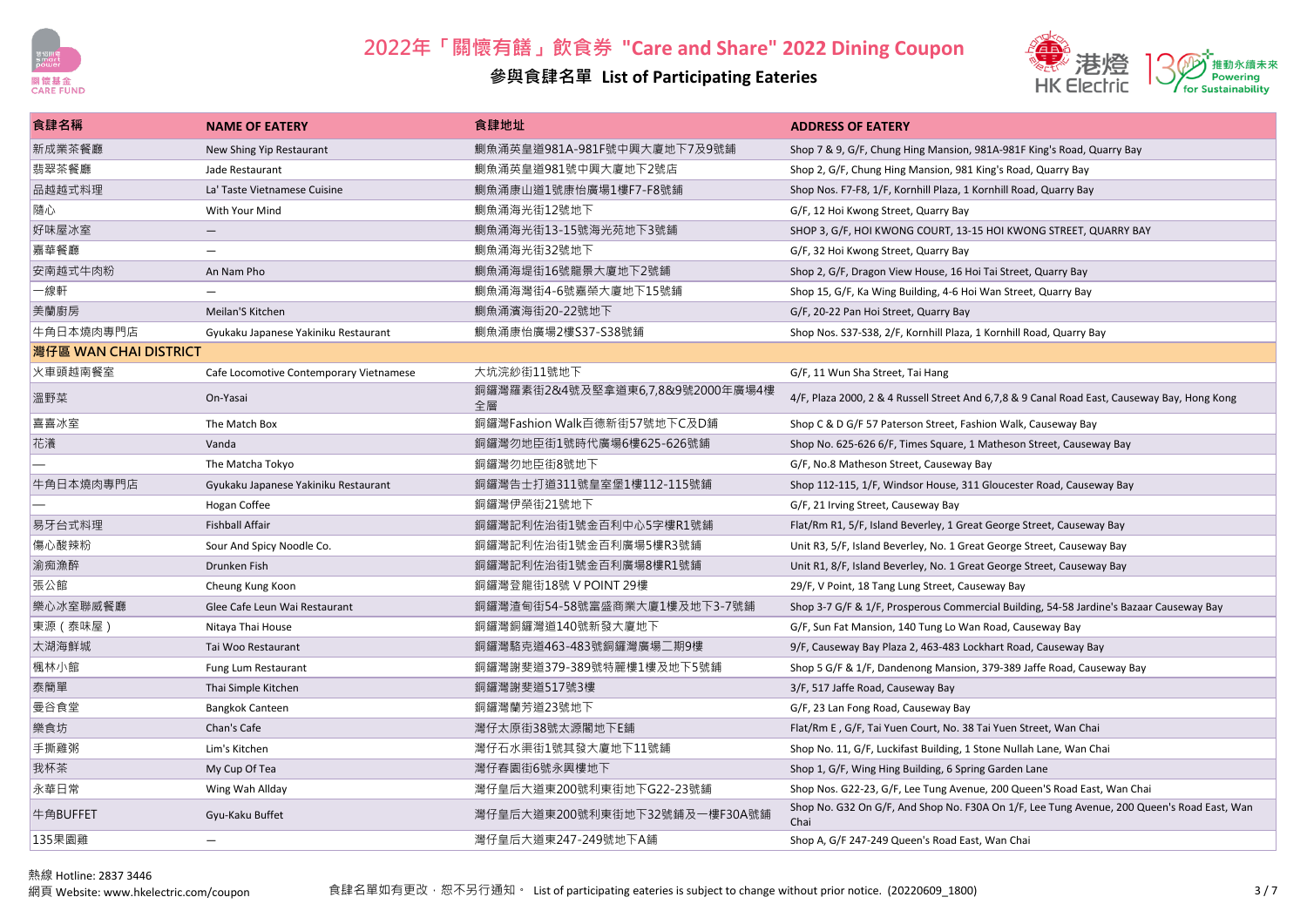

### **參與食肆名單 List of Participating Eateries**



| 食肆名稱                           | <b>NAME OF EATERY</b>                         | 食肆地址                         | <b>ADDRESS OF EATERY</b>                                                          |  |  |
|--------------------------------|-----------------------------------------------|------------------------------|-----------------------------------------------------------------------------------|--|--|
| 北方餃子源                          | Northern Dumpling Yuan                        | 灣仔皇后大道東259號地下                | G/F, 259 Queen's Road East, Wan Chai                                              |  |  |
| 明明車仔麵                          | Ming Ming Meen                                | 灣仔軒尼詩道89號1樓及地下               | G/F & 1/F, 89 Hennessy Road, Wan Chai                                             |  |  |
| 小苗子                            | Sprout                                        | 灣仔軒尼詩道179號地下 (後部份)及181號地下    | Rear Portion of G/F 179 And G/F 181 Hennessy Road, Wan Chai                       |  |  |
| 東方小祇園                          | Tung Fong Siu Kee Yuen                        | 灣仔軒尼詩道241號地下                 | G/F, 241 Hennessy Rd, Wan Chai                                                    |  |  |
| 再興燒臘飯店                         | Joy Hing Food Shop                            | 灣仔軒尼詩道267號地下C鋪               | Shop C, 267 Hennessy Road, Wan Chai                                               |  |  |
| 明明車仔麵專門店                       | Ming Ming Meen Cart Noodle Bar                | 灣仔軒尼詩道290-296號德華大廈地下A2及A3鋪   | Shop A2 & A3, G/F, Tak Wah Mansion, 290-296 Hennessy Road, Wan Chai               |  |  |
| 香港魚蛋皇                          | Hong Kong Fish Ball                           | 灣仔軒尼詩道309號地鋪                 | G/F, 309 Hennessy Road, Wan Chai                                                  |  |  |
| 千樂燒味餐室                         | Happy Kitchen                                 | 灣仔軒尼詩道354號昌業大廈低層地下           | LG/F, Cheong Ip Building, 354 Hennessy Road, Wan Chai                             |  |  |
| 新豐記                            | Sun Fung Kee                                  | 灣仔莊士敦道149號地下                 | G/F, 149 Johnston Rd, Wan Chai                                                    |  |  |
| 百合谷餐廳                          | Lilyvale Cafe                                 | 灣仔愛群道浸信會愛羣社會服務處地下36號         | G/F, Baptist Oi Kwan Social Service, 36 Oi Kwan Road, Wan Chai                    |  |  |
| 北方餃子源                          | Northern Dumpling Yuan                        | 灣仔駱克道401-403號榮華商業大廈地下B鋪      | Shop B, G/F, Winner Commercial Building, 401-403 Lockhart Road, Wan Chai          |  |  |
| 熊本燒肉                           | Yakiniku Kumamoto                             | 灣仔謝斐道477-481號3樓              | 3/F, 477-481 Jaffe Road, Wan Chai                                                 |  |  |
| 船皇                             | Tiew Ruea Tor Charm                           | 灣仔謝斐道526號地下                  | G/F, 526 Jaffe Road, Wan Chai                                                     |  |  |
|                                | Brunch Club & Supper                          | 灣仔禮頓道13-19號怡興大廈1樓 A及C號鋪部份    | Shop A & C, 1/F, Yee Hing Building, 13-19 Leighton Road, Wan Chai                 |  |  |
| 嘗樂                             | Joyous Restaurant                             | 灣仔灣仔道59-63號地下A鋪              | Shop A, G/F., 59-63 Wan Chai Road, Wan Chai                                       |  |  |
| 喜川                             | Kigawa                                        | 灣仔灣仔道76號1A號鋪                 | Shop 1A, 76 Wan Chai Road, Wan Chai                                               |  |  |
| 原汁原味                           | The Yuan                                      | 灣仔灣仔道139號地下及141號地下及閣樓        | G/F, No. 139 & G/F & C/L, No. 141 Wan Chai Road, Wan Chai                         |  |  |
| 馬六                             | Malacca Cuisine                               | 灣仔灣仔道151-163號文安樓地下G53-G55號地鋪 | Shop G53-G55, G/F, Man On House, 151-163 Wan Chai Road, Wan Chai                  |  |  |
| 小田泰式雞飯店                        | $\overline{\phantom{m}}$                      | 灣仔灣仔道177-179號保和大廈地下 E 鋪      | Shop E, G/F, Pao Woo Mansion, 177-179 Wan Chai Road, Wan Chai                     |  |  |
| 西貢街頭                           | Pho Saigon Vietnamese Cuisine                 | 灣仔灣仔道188號廣生行大廈CD座地下C鋪        | Shop C, Block CD, G/F, Kwong Sang Hong Building, 188 Wan Chai Road, Wan Chai      |  |  |
| 慶吉家                            | Hing Kat Oya                                  | 灣仔灣仔道199號天輝中心12樓             | 12/F, Tiffan Tower, 199 Wan Chai Road, Wan Chai                                   |  |  |
| 新德興茶餐廳                         | Sun Tak Hing Roast Restaurant                 | 灣仔灣仔道220號地下                  | G/F, 220 Wan Chai Road, Wan Chai                                                  |  |  |
| 赤鯛                             | Nagahama Red Snapper                          | 灣仔灣仔道221A號天樂大廈地下             | G/F, Tin Lok Building, 221A Wan Chai Road, Wan Chai                               |  |  |
| 中西區 CENTRAL & WESTERN DISTRICT |                                               |                              |                                                                                   |  |  |
| 上環泉章居大飯店有限公司                   | Chuen Cheung Kui Restaurant (Sheung Wan) Ltd. | 上環干諾道中130-136號誠信大廈1樓及地下C鋪    | Shop C, G/F & 1/F, Alliance Building, 130-136 Connaught Road Central, Sheung Wan  |  |  |
| 新波記茶餐廳                         | Sun Bor Kee Restaurant                        | 上環太平山街25號太平大廈地下              | G/F, Tai Ping Mansion, 25 Tai Ping Shan Street, Sheung Wan                        |  |  |
| 北園酒家                           | NORTH GARDEN RESTAURANT                       | 上環安泰街7號康威花園1樓                | 1/F, Hong Way Garden, 7 On Tai Street, Sheung Wan                                 |  |  |
| 新加坡喇沙·雞飯                       | Lee Laksa                                     | 上環皇后大道中302號北海商業大廈地下          | G/F, CNT Commercial Building, 302 Queen'S Road Central, Sheung Wan                |  |  |
| 嘉豪酒家                           | Ka Ho Restaurant                              | 上環皇后大道中328號中源中心UG樓           | UG/F, Midland Centre, 328 Queen'S Rd Central, Sheung Wan                          |  |  |
| 蟠龍粉麵茶餐廳                        | Peach Dragon Restaurant                       | 上環皇后大道中367-375號萬利商業大廈地下A號鋪   | Shop A, G/F, Manley Commercial Building, 367-375 Queen's Road Central, Sheung Wan |  |  |
| 加利年餅屋                          | Catherine Bakery                              | 上環皇后大道中378號福陞閣8號1號鋪          | Shop 1, 8 Fook Sing Court, 378 Queen's Road C, Sheung Wan                         |  |  |
| 越南牛肉粉                          | Pho Nhat Vietnamese Cuisine                   | 上環皇后大道西2-12號聯發商業中心地下B鋪       | Shop B, G/F, Arion Commercial Centre, 2-12 Queen'S Road West, Sheung Wan          |  |  |
| 新濠江茶餐廳                         | New Ho Kong Restaurant                        | 上環皇后街30號地下                   | G/F, 30 Queen Street, Sheung Wan                                                  |  |  |
| 南北小聚                           | Chef Kitchen                                  | 中環干諾道中137-138號地下A及B舗         | Shop A & B, G/F, 137 & 138 Connaught Road, Central                                |  |  |
| 筷子記                            | Chopsticks Kee                                | 中環威靈頓街85號群英商業大廈地下A1鋪         | Shop A1, G/F, Khuan Ying Commercial Building, 85 Wellington Street, Central       |  |  |

熱線 Hotline: 2837 3446<br>網頁 Website: www.hkelectric.com/coupon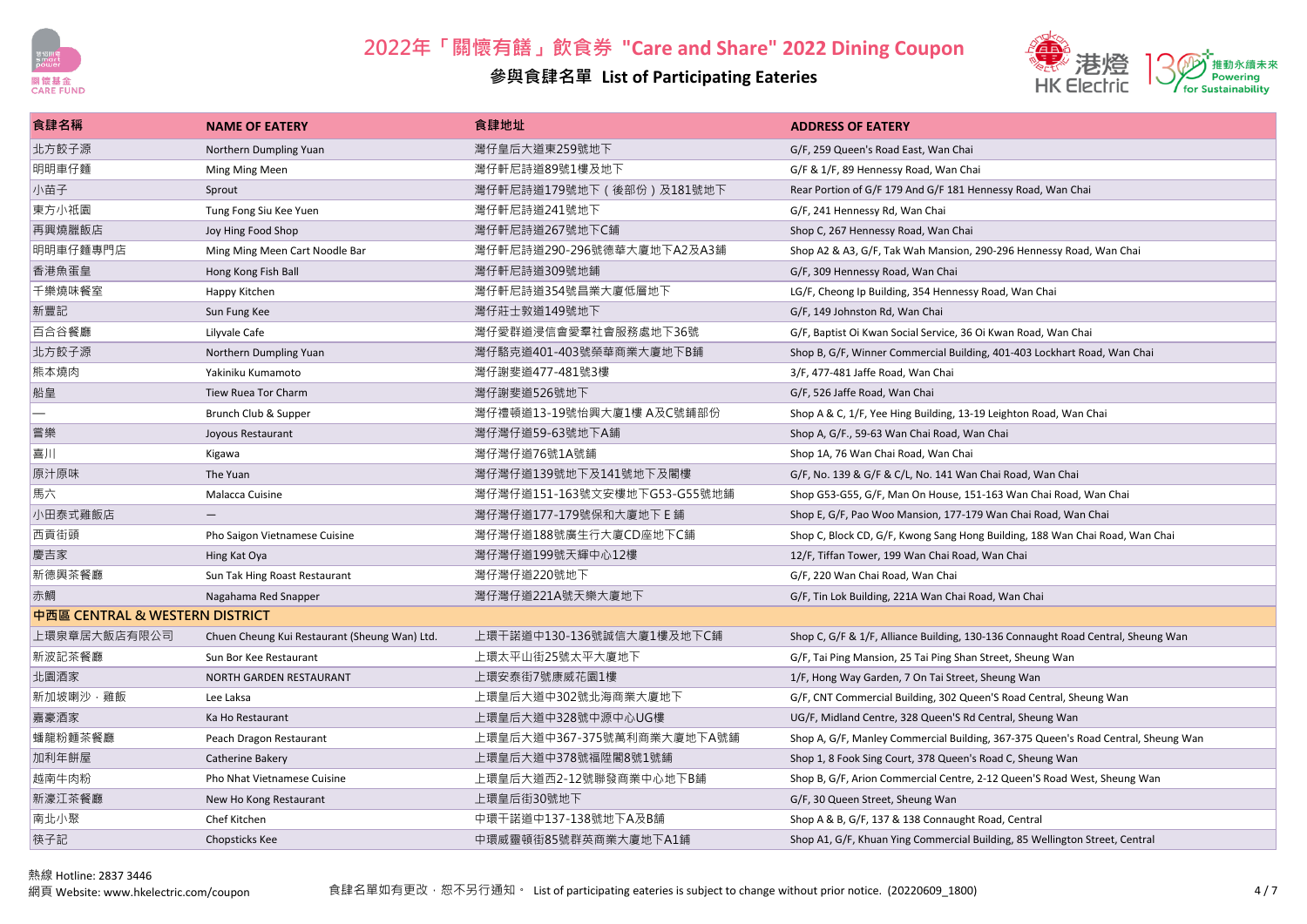



| 食肆名稱      | <b>NAME OF EATERY</b>                    | 食肆地址                      | <b>ADDRESS OF EATERY</b>                                                          |
|-----------|------------------------------------------|---------------------------|-----------------------------------------------------------------------------------|
| 中環寶湖海鮮酒家  | Central Treasure Lake Seafood Restaurant | 中環租庇利街1號喜訊大廈1-3樓          | 1/F-3/F, Haleson Building, 1 Jubilee Street, Central                              |
| 明愛餐廳      | Caritas Restaurant                       | 中環堅道2號明愛大廈A座3樓301室        | Room 301, 3/F Block A, Caritas House, 2 Caine Road, Central                       |
| 垚壽司       | Yao Sushi                                | 中環摩羅廟街1-9號福煦苑地下底層1號鋪      | Shop No. 1, LG/F, Floral Tower, 1-9 Mosque Street, Central                        |
| 摩登快餐      | Modern Cafe                              | 西營盤干諾道西168A號地下            | G/F, 168A Connaught Road West, Sai Ying Pun                                       |
| 生記鹵味      | Sang Kee Foods                           | 西營盤皇后大道西263號和益大廈地下4號鋪.    | G/F, Shop 4, Wo Yick Mansion, 263 Queen's Road West, Sai Ying Pun                 |
| 麥蛋糕       | M. Cake                                  | 西營盤皇后大道西270-280號得利大廈地下5號鋪 | Shop 5, G/F, Tak Lee Building, 270-280 Queen's Road West, Sai Ying Pun            |
| 越北牛肉粉專門店  | North Viet Pho                           | 西營盤皇后大道西389-391號地下        | G/F 389-391 Queen's Road West, Sai Ying Pun                                       |
| 源興隆麵家     | Yuen Hing Lung Noodle Shop               | 西營盤皇后大道西453號地下            | G/F, 453 Queen'S Road West, Sai Ying Pun                                          |
| 楠記滷水鵝     |                                          | 西營盤皇后大道西455號龍輝花園20號鋪      | Shop 20, Dragonfair Garden, 455 Queen'S Road West, Sai Ying Pun                   |
| 甜家        | Sweet Home                               | 西營盤德輔道西206-208 號地下        | G/F, 206-208 Des Voeux Road, Sai Ying Pun                                         |
| 天天烘焙      | Daily Bakery                             | 西營盤德輔道西332號地下D鋪           | Shop D, G/F, 332 Des Voeux Road West, Sai Ying Pun                                |
| 百味鮮辣蟹專門店  | Seasonal & Tasty Restaurant              | 西營盤德輔道西434號均益大廈第一期地下4號鋪   | Shop No.4, G/F, Kwan Yick Building Phase 1, 434 Des Voeux Road West, Sai Ying Pun |
| 湘聚小廚      | Jiang's Hunan Chef                       | 西環日富里13號地下                | G/F, 13 Yat Fu Lane, Sai Wan                                                      |
| 北方餃子源     | Northern Dumpling Yuan                   | 西環水街1F號                   | No. 1F Water Street, Sai Wan                                                      |
| 德麗食店      |                                          | 西環石塘咀皇后大道西425號J座地下        | G/F, Block J, 425 Queen's Road West, Shek Tong Tsui, Sai Wan                      |
| 海亮粥麵      | Hoi Leung Restaurant                     | 西環石塘咀德輔道西356號地下3號鋪        | Shop 3, G/F, 356 Des Voeux Rd West, Shek Tong Tsui, Sai Wan                       |
| 蛇竇茶記      | Goof Off Cafe                            | 西環石塘咀德輔道西392號同達大廈地下       | G/F, Tung Tat Building, 392 Des Voeux Road West, Shek Tong Tsui, Sai Wan          |
| 馬六        | Malacca Cuisine                          | 西環皇后大道西513號尼斯花園地下B鋪       | Shop B, G/F., Nice Garden, 513 Queen's Road West, Sai Wan                         |
| 新釗記       | Sun Chiu Kee                             | 西環德輔道西346-348號地下          | G/F, 346-348 Des Voeux Road West, Sai Wan                                         |
| 666泰船麵    | 666 Boat Noodle Pro                      | 西環德輔道西352-366號中亞大樓地下8號鋪   | Shop 8, G/F, Chung Ah Mansion, 352-366 Des Voeux Road West, Sai Wan               |
| 品越越式料理    | La' Taste Vietnamese Cuisine             | 金鐘夏愨道16號遠東金融中心地下C2號鋪      | Shop C2, G/F, Far East Finance Centre, No. 16 Harcourt Road, Admiralty            |
| 興記咖啡      | Hing King                                | 荷李活道182號地下                | G/F, 182 Hollywood Road                                                           |
|           | <b>Fruit Stop</b>                        | 堅尼地城吉席街66-68號金富樓地下B鋪      | Shop B, G/F Kam Fu Mansion, 66-68 Catchick Street, Kennedy Town                   |
| 悦點居       | Fresco Dim Sum                           | 堅尼地城北街25號福安大廈地下A號鋪        | Shop A, G/F, Fook On Mansion, 25 North Street, Kennedy Town                       |
| 麥蛋糕       | M. Cake                                  | 堅尼地城卑路乍街7-11號海都樓地下15E鋪    | Shop 15E, G/F, Hoi Tao Building, 7-11 Belcher's Street, Kennedy Town              |
| 粥君好       | Zhou Kwan Hao                            | 堅尼地城卑路乍街32A號地下            | G/F, 32A Belcher's Street, Kennedy Town                                           |
| 金發茶餐廳     | Kam Fat Restaurant                       | 堅尼地城卑路乍街47號同興樓地下          | G/F, Tung Hing Mansion, 47 Belcher's Street, Kennedy Town                         |
| 宜加        | Yika                                     | 堅尼地城卑路乍街51號地下             | G/F, No. 51 Belcher's Street, Kennedy Town                                        |
| 宏興鹵味      | Wang Hing Braised Dishes                 | 堅尼地城卑路乍街67-83號恒輝大廈地下1號鋪   | Shop 1, G/F Hang Fai Building, 67-83 Belcher'S Street, Kennedy Town               |
| 順發燒味      |                                          | 堅尼地城卑路乍街87號地鋪             | G/F, 78 Belcher'S Street, Kennedy Town                                            |
| 祥香園餐廳     | Cheung Heung Yuen Cafe                   | 堅尼地城卑路乍街107號地下            | G/F, 107 Belcher's Street, Kennedy Town                                           |
| 平福燒腊飯店    | Ping Fuk Roasted Meat Restaurant         | 堅尼地城卑路乍街121號地下及閣樓         | G/F & Cockloft, 121 Belcher'S Street, Kennedy Town                                |
| 點點心思點心專門店 | Heart To Heart Dim Sum                   | 堅尼地城荷蘭街1-3號建益大廈地下A鋪       | Shop A, G/F, Kin Yick Mansion, 1-3 Holland Street, Kennedy Town                   |
| 園景軒餐廳     | Y Garden View Lounge                     | 麥當勞道1號香港基督教女青年會6樓         | 6/F, HKYWCA, 1 Macdonnell Road, Central                                           |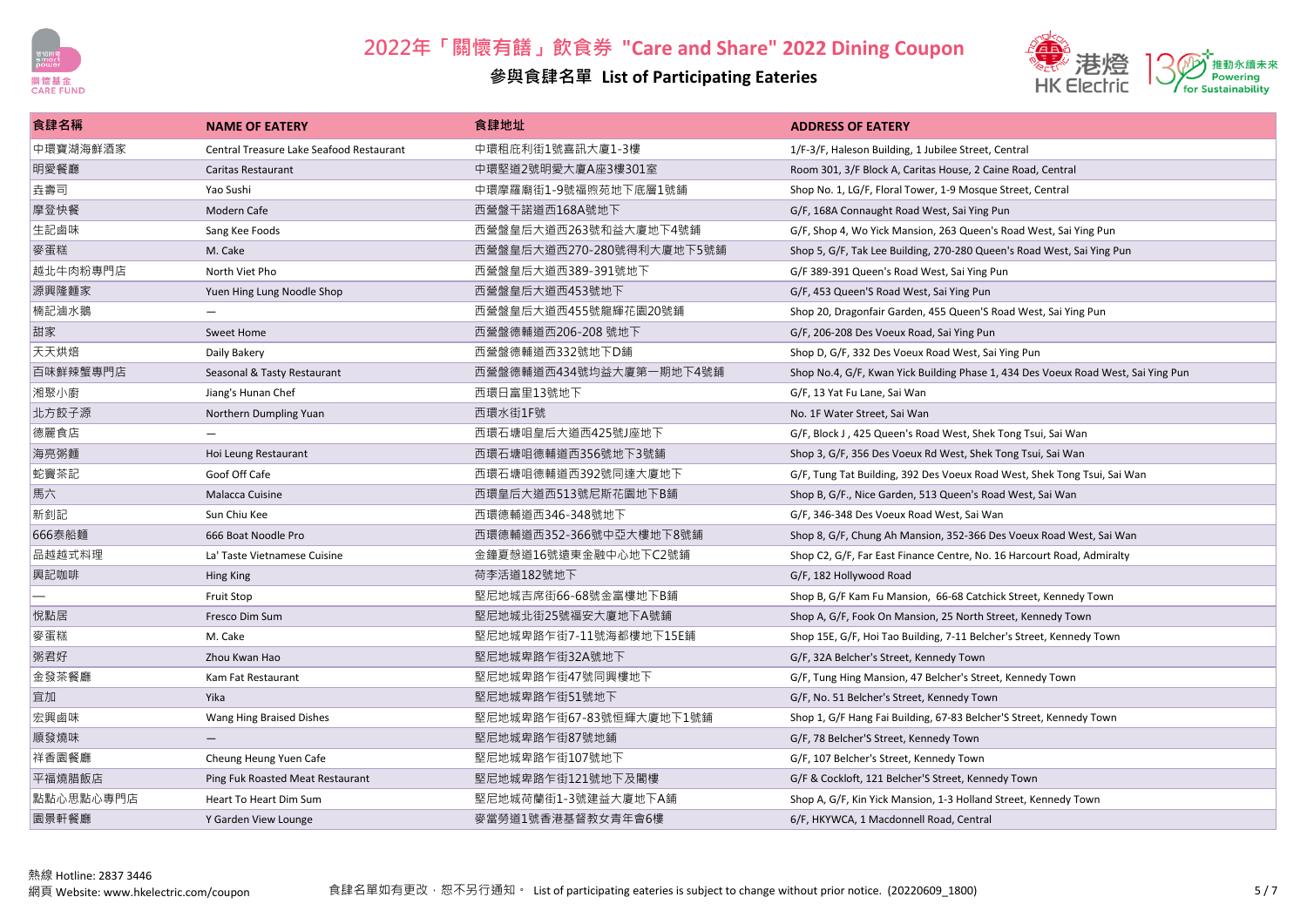



| 食肆名稱                 | <b>NAME OF EATERY</b>                                  | 食肆地址                        | <b>ADDRESS OF EATERY</b>                                                  |
|----------------------|--------------------------------------------------------|-----------------------------|---------------------------------------------------------------------------|
| 南區 SOUTHERN DISTRICT |                                                        |                             |                                                                           |
| 明愛張奧偉國際賓館餐廳          | CARITAS OSWALD CHEUNG INTERNATIONAL HOUSE<br>CAFETERIA | 田灣田灣街20號1樓 (部分)             | 1/F (Portion), No. 20 Tin Wan Street, Tin Wan                             |
| 弟記燒腊茶餐廳              | Dai Kee Restaurant                                     | 田灣田灣街5號地下                   | G/F, 5 Tin Wan Street, Tin Wan                                            |
| 美雅飽餅                 | Mei Ngar Bakery                                        | 田灣田灣街7號地下                   | G/F, 7 Tin Wan Street, Tin Wan                                            |
| 華園華昌燒腊               | Wah Yuen Wah Cheong Roasted Meat                       | 田灣嘉禾街 1-3 號地下 E 鋪           | Shop E, G/F, 1-3 Ka Wo Street, Tin Wan                                    |
| 肥常餐廳                 | <b>Fat Sheung Restaurant</b>                           | 田灣嘉禾街13號地鋪A                 | Flat A, G/F, 13 Ka Wo Street, Tin Wan                                     |
| 田灣冰室小廚               |                                                        | 田灣嘉禾街14-22號嘉禾大廈地下1A鋪        | Shop 1A pn G/F, Ka Wo Building, 14-22 Ka Wo Street, Tin Wan               |
| 總部公司                 | <b>Headquarters Company</b>                            | 田灣嘉禾街嘉和大廈地下3B鋪              | Flat 3B, G/F., Ka Wo Building, Ka Wo Street, Tin Wan                      |
| 赤柱酒家                 | Toby Inn Chinese Restaurant                            | 赤柱赤柱大街126號地下上層、U1及U2        | Upper G/F, U1 & U2, 126 Stanley Main Street, Stanley                      |
| 小天使餐廳                | Angeletti Restaurant                                   | 赤柱赤柱大街126號地下低層C及D鋪          | Shops C&D, Lower G/F, 126 Stanley Main Street, Stanley                    |
| 新星茶餐廳                | New Star Restaurant                                    | 赤柱赤柱大街40至42號地下高層            | UG/F, 40-42 Stanley Main Street, Stanley                                  |
| 幸運小亭                 | Lucky                                                  | 赤柱赤柱市場道20號赤柱海濱小賣亭3號檔        | Shop 3, G/F, Stanley Waterfront Mart, 20 Stanley Market Road, Stanley     |
| 百味園                  | <b>Click Park</b>                                      | 香港仔石排灣道63號地下                | G/F, 63 Shek Pai Wan Road, Aberdeen                                       |
| 好運點心小廚               | Goodluck Dimsum Garden                                 | 香港仔石排灣道80號南景花園地下D號鋪         | Shop D, G/F South View Garden, 80 Shek Pai Wan Road, Aberdeen             |
| 百里鮮美食                | Pak Lei Sin Delicious Food                             | 香港仔石排灣道80號南景花園地下F及G號鋪       | Shop F & G, G/F, 80 Shek Pai Wan Rd, Aberdeen                             |
| 美雅餅店                 | Mei Ngar Bakery                                        | 香港仔石排灣道83C                  | 83C, Shek Pai Wan Road, Aberdeen                                          |
| 君盛餃子源                | <b>Kwan Shing Dwmplings</b>                            | 香港仔石排灣道90-96號               | 90-96 Shek Pai Wan Road, Aberdeen                                         |
| 得記燒臘飯店               | Tak Kee Roasted Meat Restaurant                        | 香港仔東勝道13號地下                 | G/F, 13 Tung Sing Road, Aberdeen                                          |
| 包任你點                 | Bao Yam Li Dim                                         | 香港仔東勝道15號地鋪                 | Ground Floor, No. 15 Tung Sing Road, Aberdeen                             |
| 合利燒臘飯店               | Hop Lee Roasted Meat Restaurant                        | 香港仔東勝道19號地下                 | G/F, 19 Tung Sing Road, Aberdeen                                          |
| 拱照車仔麵                | Sunshine Noodle Shop                                   | 香港仔東勝道31號C及G鋪               | Shop C & G, 31 Tung Sing Road, Aberdeen                                   |
| 德興燒味餐廳               | Tak Hing Roast Restaurant                              | 香港仔東勝道5號地下                  | G/F, 5 Tung Sing Road, Aberdeen                                           |
| 牛角日本燒肉專門店            | Gyukaku Japanese Yakiniku Restaurant                   | 香港仔香港仔中心商場4期1樓45號鋪          | Shop No. 45 On The 1/F, Aberdeen Centre Site 4, Aberdeen                  |
| 輝記車仔麵                | $\overline{\phantom{0}}$                               | 鴨脷洲鴨脷洲大街57號利是大廈地下           | G/F, Fortune Mansion, No 57 Ap Lei Chau Main Street, Ap Lei Chau          |
| 新億燊食店                | New Yi Sun Restaurant                                  | 鴨脷洲鴨脷洲大街128號地下6號鋪           | Shop No.6, G/F, 128 Ap Lei Chau Main Street, Aberdeen, Ap lei Chau        |
| 小西貢餐廳                | Mini Saigon Restaurant                                 | 鴨脷洲鴨脷洲大街132號地下G鋪            | Shop G, G/F, 132 Ap Lei Chau Main Street                                  |
| 誠信海鮮酒家               | Shing Shun Seafood Restaurant                          | 鴨脷洲鴨脷洲邨利添樓地下1至12號、13A及15A號鋪 | Shops 1-12, 13A, 15A, G/F, Lei Tim House, Ap Lei Chau Estate, Ap Lei Chau |
| 鏗記                   | Han Kee                                                | 薄扶林華富二邨5樓34號                | Shop No.34, 5/F, Wah Fu (II) Estate, Pokfulam                             |
| 嘉豪酒家                 | Ka Ho Restaurant                                       | 薄扶林華富村商場10號鋪地下及1樓           | G/F-1/F, 10 Town Centre, Wah Fu Estate, Pokfulam                          |
| 南丫島 LAMMA ISLAND     |                                                        |                             |                                                                           |
| 天虹海鮮酒家               | <b>Rainbow Seafood Restaurant</b>                      | 索罟灣第一街23-27號地下              | Nos. 23-27, G/F, First Street, Sok Kwu Wan                                |
| 世外桃源海鮮酒家             | The Lamma Mandarin Seafood Restaurant                  | 索罟灣第一街8及12號鋪                | No. 8 & 12, First Street, Sok Kwu Wan                                     |
| 富記海鮮酒家               | Fu Kee Seafood Restaurant                              | 索罟灣第一街9 - 10 號地下            | G/F, No. 9-10 First Street, Sok Kwu Wan                                   |
| 浪濤軒                  | Concerto Inn                                           | 榕樹灣洪聖爺灘28號                  | 28 Hung Shing Yeh Beach, Yung Shue Wan                                    |
|                      |                                                        |                             |                                                                           |